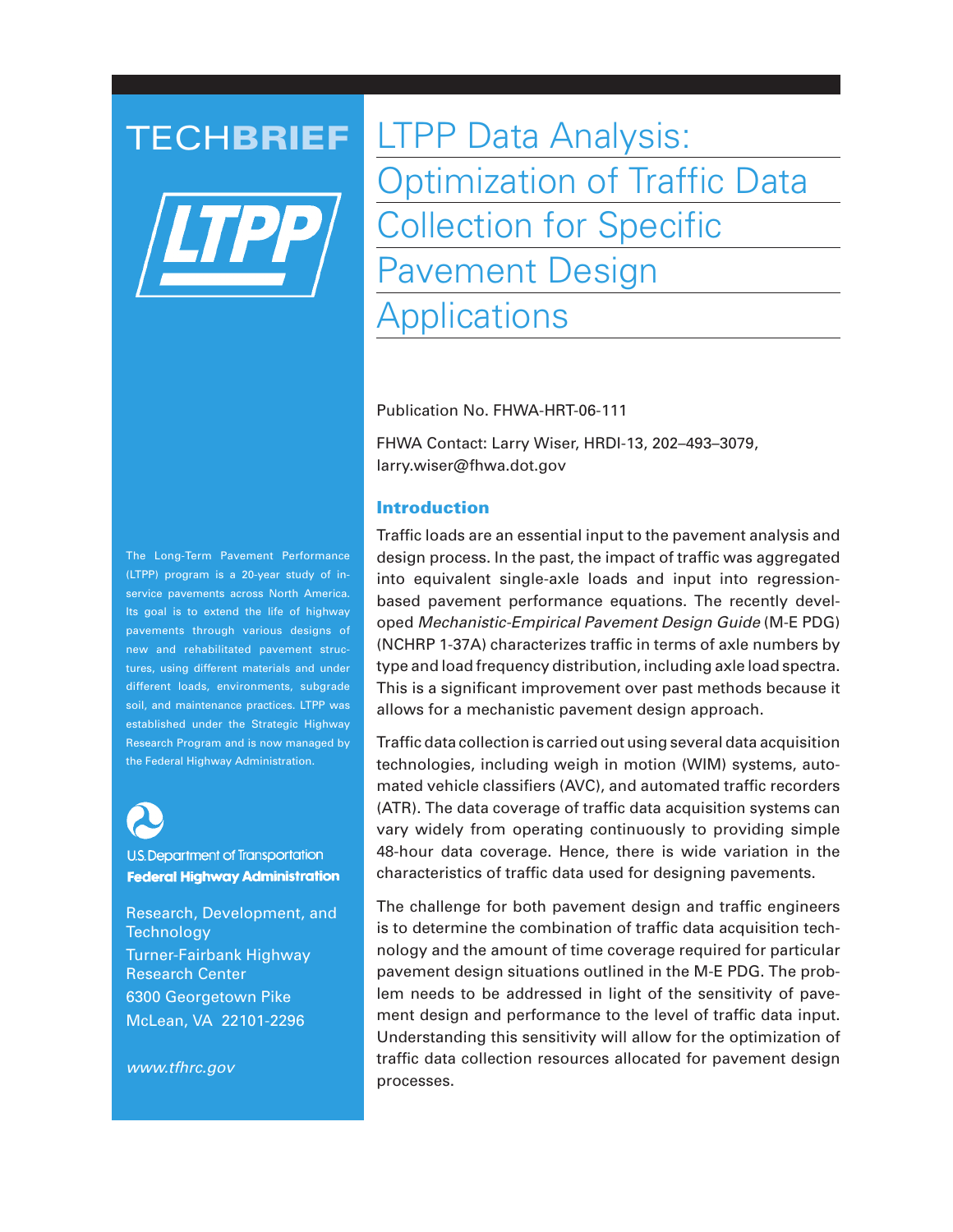# **Objective**

The Long-Term Pavement Performance (LTPP) program conducted a study to establish the relationship between the traffic data collection effort, including the combination of traffic data acquisition technologies and length of time coverage, and the variability in predicted pavement life using the M-E PDG.

For the study, researchers used extendedcoverage WIM data from the LTPP Standard Data Release (SDR) 16.0 to simulate a wide range of traffic data collection scenarios. This resulted in the development of two specific products:

• Guidelines for the type, amount, and quality of traffic data input required for particular design situations considering the sensitivity of the pavement design process to the variability in traffic load input.

• Directions for future traffic data collection efforts to address both LTPP and State agency collection needs for pavement design applications.

## Analysis

To conduct the study, researchers established data collection scenarios by expanding the four traffic input levels of the M-E PDG, taking into consideration equipment technology and the length of the site-specific coverage. Table 1 provides a summary of the scenarios.

The researchers also used SDR 16.0 to identify LTPP sites with WIM data coverage exceeding 299 days per year. A total of 178 sites satisfied this criterion for multiple years. After identifying the sites, the researchers extracted daily traffic data summaries for these sites from the Central Traffic Database of SDR 16.0.

| <b>M-E PDG Traffic</b><br><b>Input Level</b> | <b>Traffic Data Source</b> | <b>Time Coverage of Site-Specific Data</b><br>Over a 1-Year Period | <b>Scenario ID</b> |
|----------------------------------------------|----------------------------|--------------------------------------------------------------------|--------------------|
| 1                                            | WIM Data $=$ SS            | Continuous                                                         | $1 - 0$            |
|                                              | $AVC Data = R$             | 1 month/4 seasons                                                  | $1 - 1$            |
|                                              |                            | 1 week/4 seasons                                                   | $1 - 2$            |
| $\overline{2}$                               | WIM Data $=$ R             | Continuous                                                         | $2 - 0$            |
|                                              | $AVC Data = SS$            | 1 month/4 seasons                                                  | $2 - 1$            |
|                                              |                            | 1 week/4 seasons                                                   | $2 - 2$            |
|                                              |                            | 1 week                                                             | $2 - 3$            |
| 3                                            | WIM Data $=$ R             | Continuous                                                         | $3-0$              |
|                                              | $AVC Data = R$             | 1 month/4 seasons                                                  | $3 - 1$            |
|                                              | $ATR Data = SS$            |                                                                    |                    |
| 4                                            | WIM Data = $N$             | Continuous                                                         | $4 - 0$            |
|                                              | $AVC Data = R$             | 1 week/4 seasons                                                   | $4 - 1$            |
|                                              | $ATR Data = SS$            | 1 week                                                             | $4 - 2$            |
|                                              |                            | 1 weekday + 1 weekend day                                          | $4 - 3$            |
|                                              | WIM Data $= N$             | Continuous                                                         | $4 - 4$            |
|                                              | $AVC Data = N$             | 1 week/4 seasons                                                   | $4 - 5$            |
|                                              | $ATR Data = SS$            | 1 week                                                             | $4-6$              |
|                                              |                            | 1 weekday + 1 weekend day                                          | $4 - 7$            |

SS: Site-specific, R: Regional, N: National (M-E PDG defaults)

Table 1. Traffic data collection scenarios.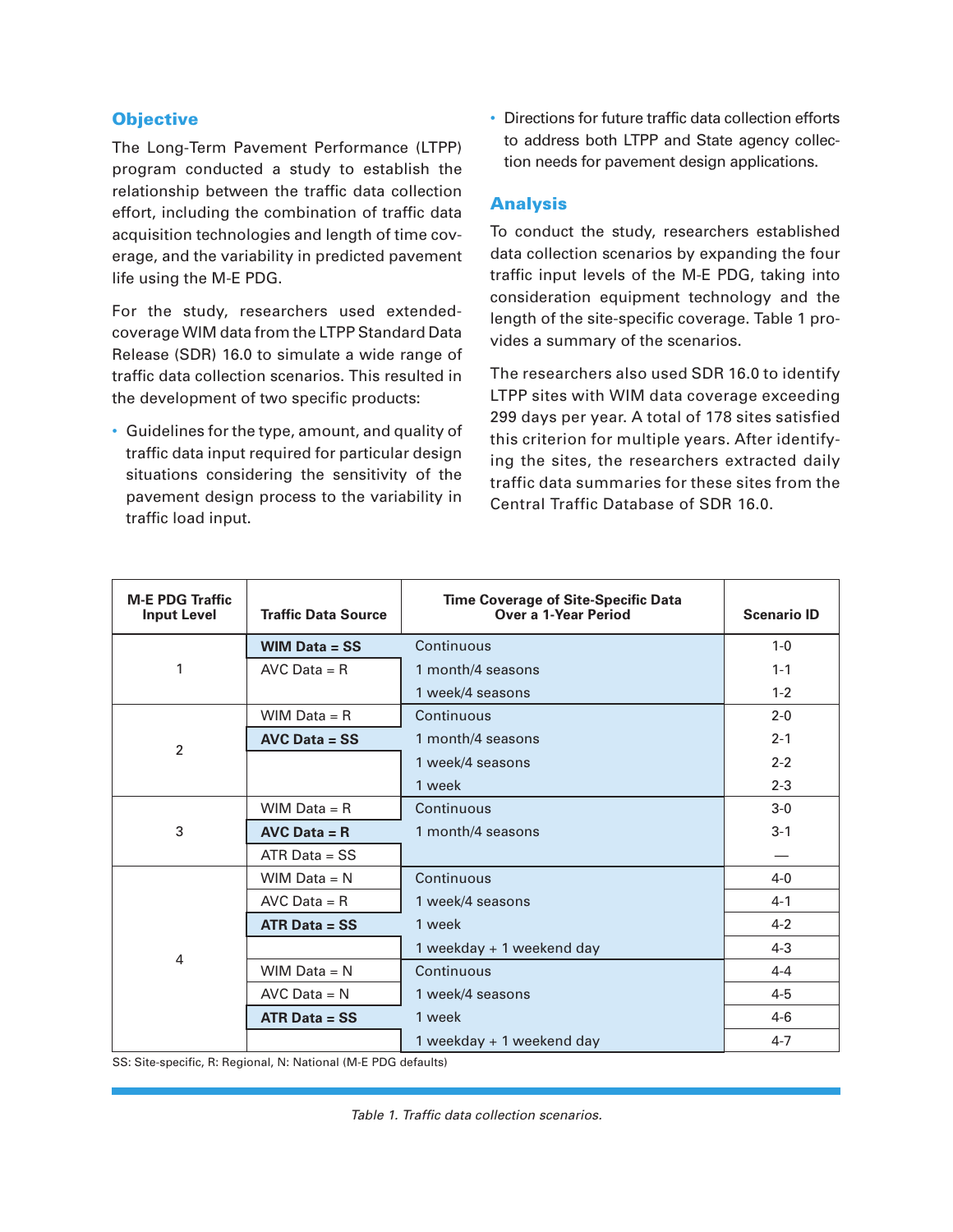The researchers then selected 30 sites (15 with flexible and 15 with rigid pavements) to represent a wide range of layer thicknesses and average annual daily truck traffic volumes for detailed simulation in the M-E PDG.

Following this step, the researchers obtained site-specific traffic simulations from the extended-coverage WIM data using procedures in the 2001 Traffic Monitoring Guide (FHWA-PL-01-021). To estimate regional averages, the researcher used clustering techniques to group test sections with similar traffic characteristics.

The researchers then conducted a sensitivity analysis to evaluate the variation in predicted pavement life using the various traffic data collection scenarios. Ranges in pavement life errors as a function of confidence interval for each scenario also were developed, using both mean and low-percentile traffic input (figures 1 and 2, respectively).

From a pavement design point of view, traffic underestimation is considered the most critical problem because it leads to the overestimation of pavement life and can produce pavement structures with insufficient structural capacity. As a result, the researchers considered the lower end of the percentile range computed for each

traffic input element to be the most significant in the study. This enabled researchers to compute the range in mean error resulting from specifying the lowest percentile for all of the traffic inputs simultaneously.

While very conservative, this method addresses reliability by providing the magnitude of error that will not be exceeded for an input scenario at a given confidence level.

#### **Conclusions**

In addition to establishing approximate ranges for pavement life prediction errors for various collection scenarios, the researchers drew the following conclusions from the analysis:

- Discontinuous traffic data collection scenarios involving site-specific WIM data had significantly more potential error than continuouscoverage site-specific AVC data. This is because partial WIM coverage does not yield site-specific monthly adjustment factors, which are necessary for accurately modeling seasonal damage in the M-E PDG.
- Using continuous site-specific truck counts and classification with regional load data (scenario 2-0), engineers can predict pavement life with an error on the order of 10 percent,



Figure 1. Range in M-E PDG pavement life prediction errors from mean traffic input.



Figure 2. Range in M-E PDG pavement life prediction errors from low-percentile traffic input.